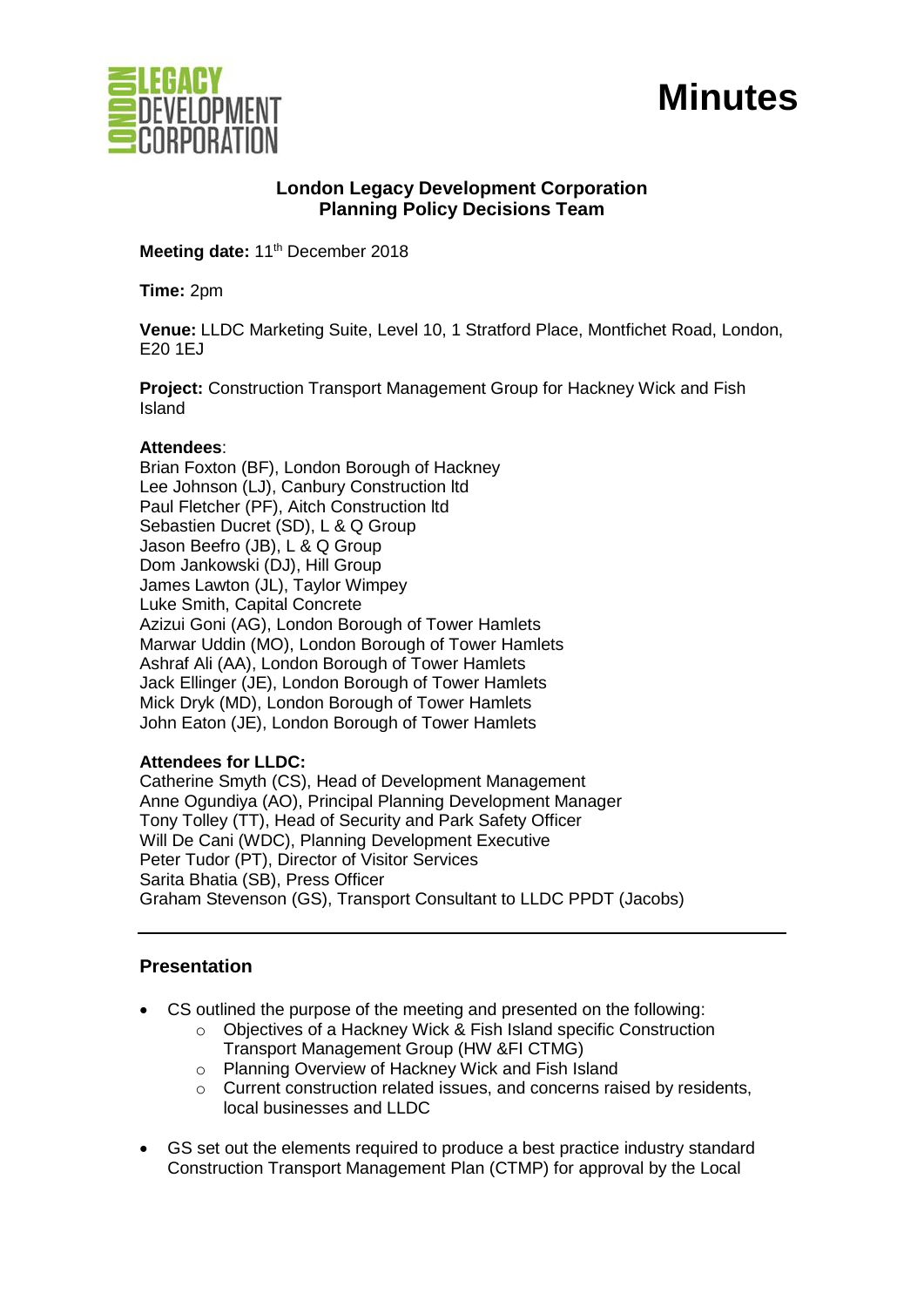Planning Authority. He also reminded developers of their responsibility to comply with all elements of the planning conditions and any S106 legal agreement related to CTMPs

- TT advised the Group of the LLDC Construction- Transport Management Group (CMTG), which looks at construction transport planning and traffic management issues covers the Queen Elizabeth Olympic Park (QEOP) and specifically the Legacy Communities Scheme mixed use outline planning permission. He spoke of the success of the Group and the collaboration with other developments within the proximity of the QEOP. The aspiration is for a similar group specific to developments within Hackney Wick and Fish Island.
- CS outlined LLDC's suggestions for mitigation measures before opening up to the group for discussion.

#### **Discussion**

- LB TH commented that more enforcement action within the HW&FI area was needed.
- LBTH advised that double-yellow lines had been painted over, and poles (to prevent illegal parking) had been cut down. LBTH also advised of, illegal road closures regularly occurring and people living in caravans outside construction sites.
- LLDC outlined desire for collaborative approach to Construction Transport Management in first instance, with enforcement measures a reserve action. Joined up approach with all parties would be the mark of success.
- All parties agreed to more sharing of information and communication of details that will affect wider HW&FI area, existing residents and businesses and ease of construction movement.
- General support for sharing key contact details for each site all developers to agree to send to LLDC who will collate and circulate combined contact details database for HW&FI construction sites.
- General support for a new HW&FI CTMG to meet monthly starting in January 2019. LBTH welcomed a specific HW&FI group to address construction related issues that have been ongoing in HW&FI.
- General support for a construction traffic signage strategy. The suggestion of a colour-coded wayfinding signage on main roundabouts to the various construction sites was supported, in principle, subject to further discussions regarding the detail, design and location. Agreed that a clear and legible signage strategy for HGVs could reduce the need for tight manoeuvres / stopping on road that leads to further back up of traffic.
- Developers concerned that collaborative planning and a co-ordinated approach could be disrupted by utilities / services closing roads unexpectedly.
- LLDC encourage sharing of this information to allow for other sites to plan. It was suggested that relevant utility companies should be invited to future meetings to share their plans and to be kept abreast of development within the area.